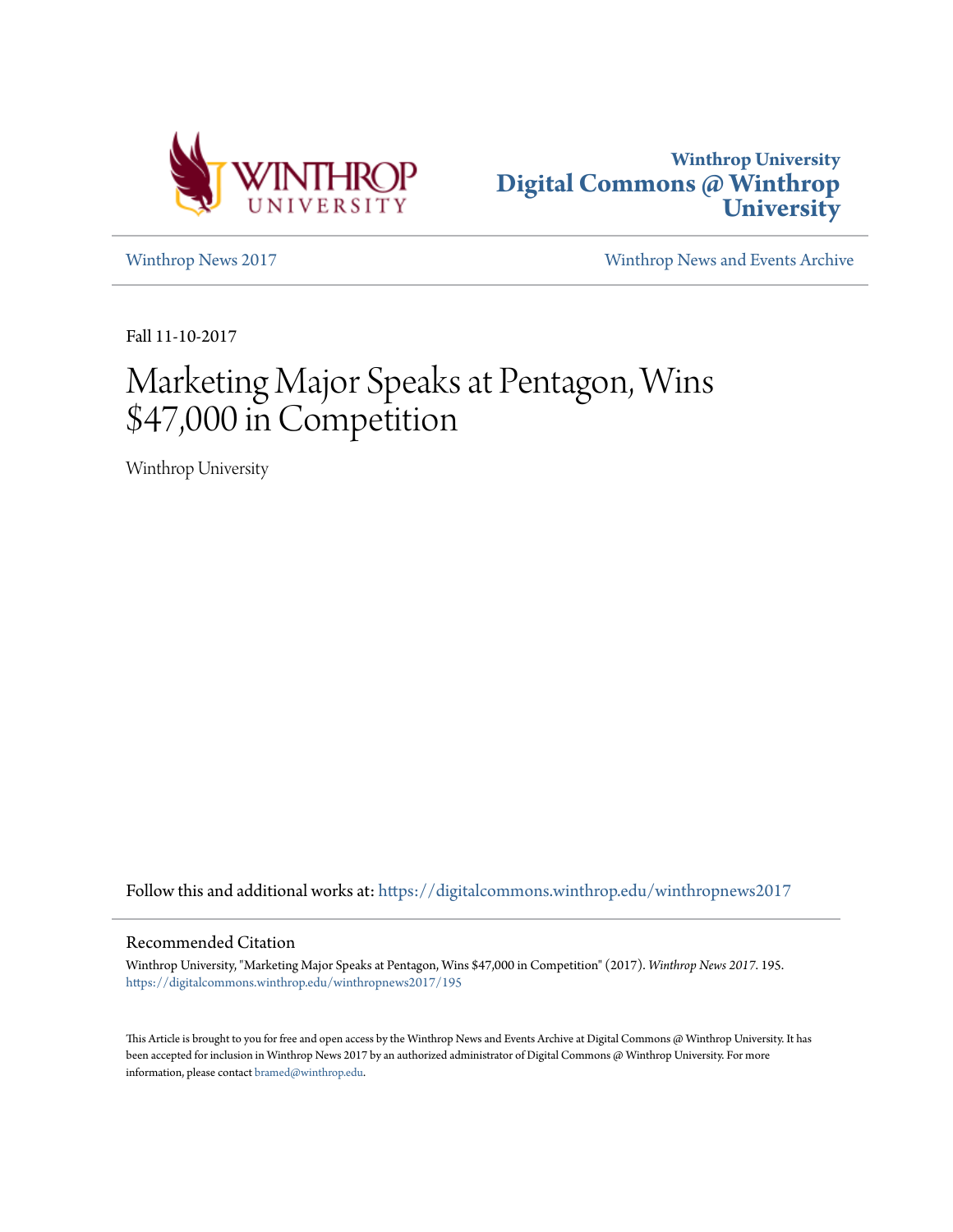

**AFFAIRS ATHLETICS GIVING**

**O** SHARE

上没身。

All News

Archives

RSS News Feeds

Winthrop in the News

## 11/10/2017 **Marketing Major Speaks at Pentagon, Wins \$47,000 in Competition**

## **Quick Facts**

**Brandon Jackson traveled to Washington, D.C.,** in September to compete on the national level for the Boys and Girls Club of America Military Youth of the Year award.

 $\blacksquare$  Though he didn't win the national title, Jackson did win \$47,000 overall to put toward his studies.

ROCK HILL, SOUTH CAROLINA — Few Winthrop University students can say they've given a speech at The Pentagon, but freshman **Brandon Jackson** can.

Jackson, a marketing major from Columbia, South Carolina, traveled to Washington, D.C., in September to compete on the national level for the Boys and Girls Club of America **Military Youth of the Year award**. His Pentagon speech focused on what the club meant to him—"a world-class club that assures success."

Though he didn't win the national title, Jackson did win \$47,000 overall to put toward his studies.

And it's partly in thanks to his mom.

"My mom came home one day and said, 'You're going to the Boys and Girls Club after school,'" said Jackson, who had just started high school at the time. He was having some trouble adjusting to the academic expectations. "I was a little shaky about going."

At the club, Jackson participated in programs such as Power Hour for homework; Triple Play, a wellness

program that teaches students how to eat right, stay fit and form positive relationships; and community service through Fort Jackson's Keystone Club. His academic and leadership skills soared. Thanks to encouragement from the Boys and Girls Club, Jackson ran for his high school's student council, eventually serving as junior class recording secretary and student body parliamentarian. He also served as a Boys and Girls Club-affiliated youth center military teen ambassador and vice president of the Keystone Club.

No surprise, then, that he advanced so far in the Military Youth competition, winning at the local level at a Boys and Girls Club affiliate at Fort Jackson; the state level; and then at the regional level, earning the distinction of Southeast Military Youth of the Year.

"The regional competition was my favorite," he said. "I'm very grateful for the opportunity and thankful to have met all the people I met. …It helped me grow and develop as a young leader."

With his degree, Jackson hopes to one day work for the Boys and Girls Club.

"Hopefully in the national office, because they do a lot of great things," he said. "I'd like to give back to